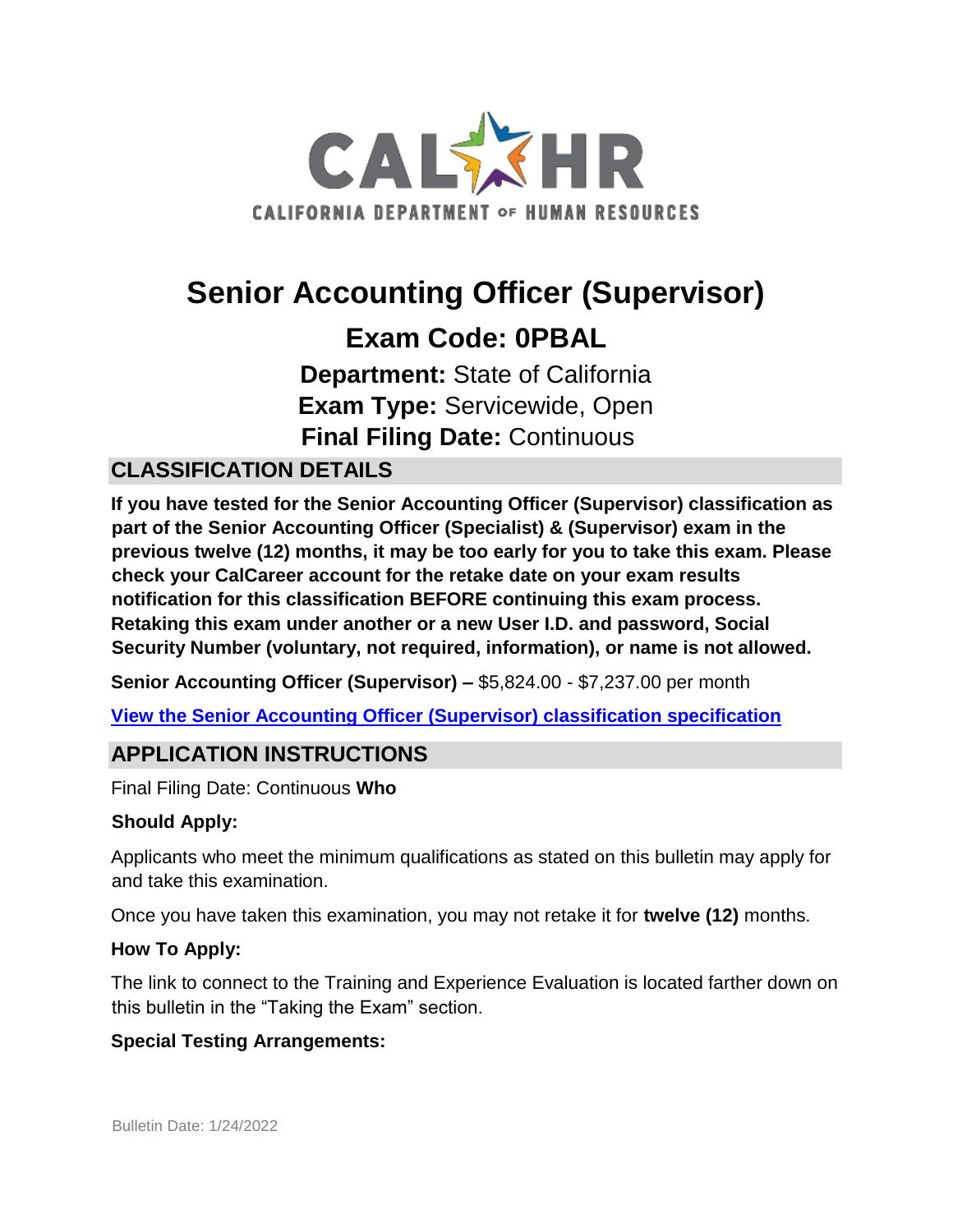If you require special testing arrangements due to a verified disability or medical condition, please contact:

California Department of Human Resources CalCareer Service Center 1810 16<sup>th</sup> Street Sacramento, CA 95814

Phone: (866) 844-8671 Email: CalCareer@CalHR.CA.GOV

California Relay Service: 7-1-1 (TTY and voice)

TTY is a Telecommunications Device for the Deaf, and is reachable only from phones equipped with a TTY Device

# **MINIMUM QUALIFICATIONS**

All applicants must meet the education and/or experience requirements as stated on this exam bulletin to be accepted into the examination. Part-time or full-time jobs, regardless of whether paid or volunteer positions, and inside or outside California state service will count toward experience. **Senior Accounting Officer (Supervisor)** 

### **Either 1**

One year of experience in the California state service performing the duties of a professional accounting class equivalent in level to Accounting Officer (Supervisor) or Accounting Officer (Specialist).

### **Or 2**

Experience: Three years of increasingly responsible professional accounting or auditing experience. For at least one year, this responsibility must have been at a level equivalent to supervising a staff in the operation of small-or medium-sized accounting system. [Experience in the California state service applied toward this requirement must include at least one year performing the duties of a class at a level of responsibility not less than that of Accounting Officer (Supervisor).] and Education: Same as Accountant Trainee.

# **POSITION DESCRIPTION**

### **Senior Accounting Officer (Supervisor)**

This is the second supervisory level in the series. Incumbents, under general direction, are responsible for the coordination and supervision of subordinate professional,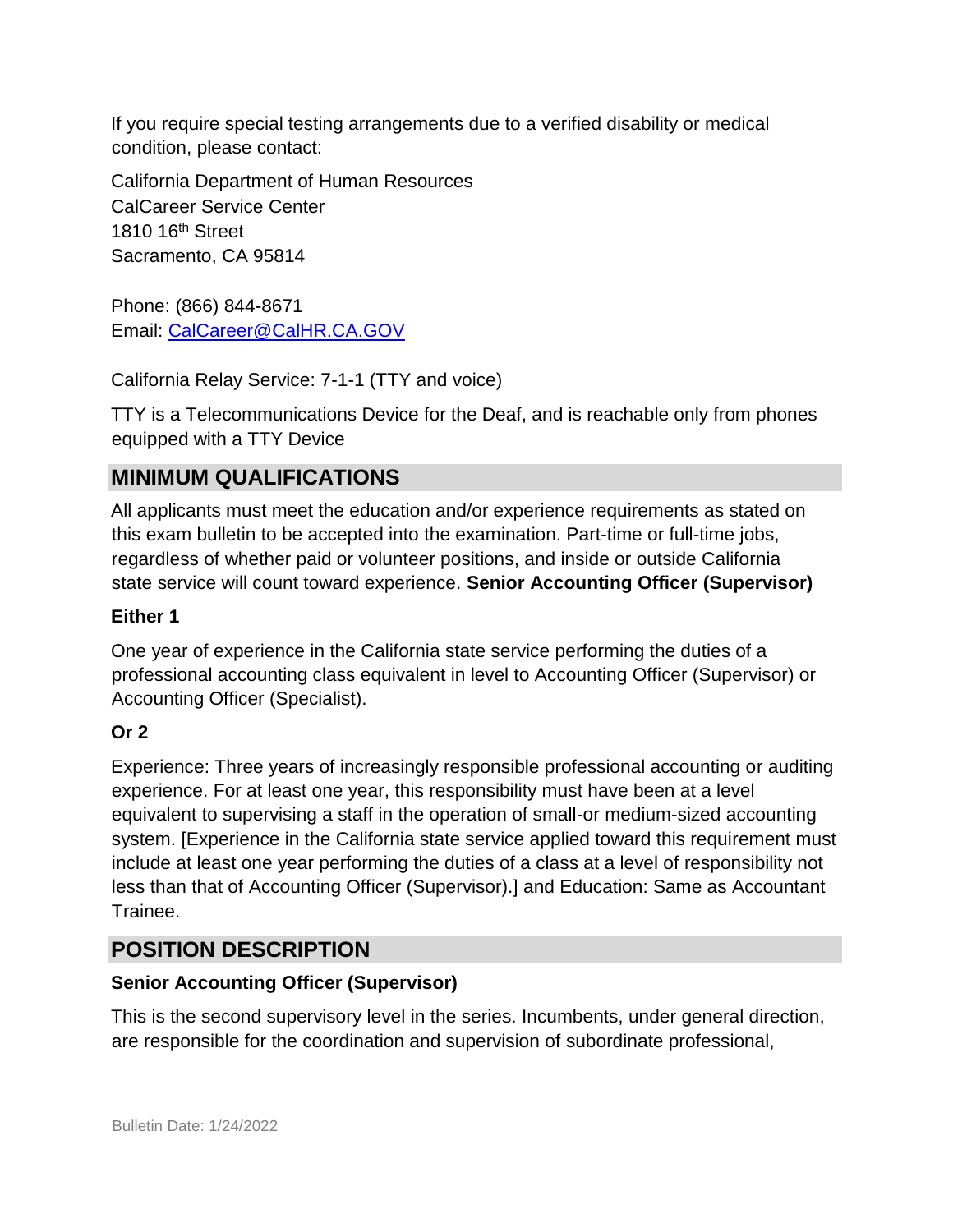technical and clerical accounting staff in the maintenance and reporting of accounting and/or fiscal activities, and either:

- 1. Functions as the Chief Accounting Officer in a small accounting office with responsibility for the entire fiscal or accounting function; or
- 2. Functions as a sectional supervisor in an operational and/or financial setting.

Incumbents are expected to possess a broad knowledge of the State's accounting system and professional accounting and thus receive limited technical direction from their manager. They may have considerable contact with field units, EDP, budget section, auditors, program managers, control agencies, vendors, "clients" of specialized programs administered by the department, local and/or Federal Government.

## **EXAMINATION SCOPE**

This examination consists of the following components:

**Training and Experience Evaluation –** Weighted 100% of the final score.

The examination will consists solely of a **Training and Experience Evaluation.** To obtain a position on the eligible list, a minimum score of 70% must be received. Applicants will receive their score upon completion of the Training and Experience Evaluation process.

In addition to evaluating applicants' relative knowledge, skills, and ability, as demonstrated by quality and breadth of education and/or experience, emphasis in each exam component will be measuring competitively, relative job demands, each applicant's:

#### **Knowledge of:**

- 1. Accounting principles and procedures
- 2. Governmental accounting and budgeting
- 3. The uniform accounting system and financial organization and procedures of the State of California and related laws, rules, and regulations
- 4. Principles of business management, including office methods and procedures
- 5. Principles of public finance
- 6. Business law
- 7. Principles and techniques of personnel management and supervision
- 8. Planning, organizing, and directing the work of others
- 9. The department's Affirmative Action Program objectives
- 10.A manager's role in the Affirmative Action Program and the processes available to meet affirmative action objectives.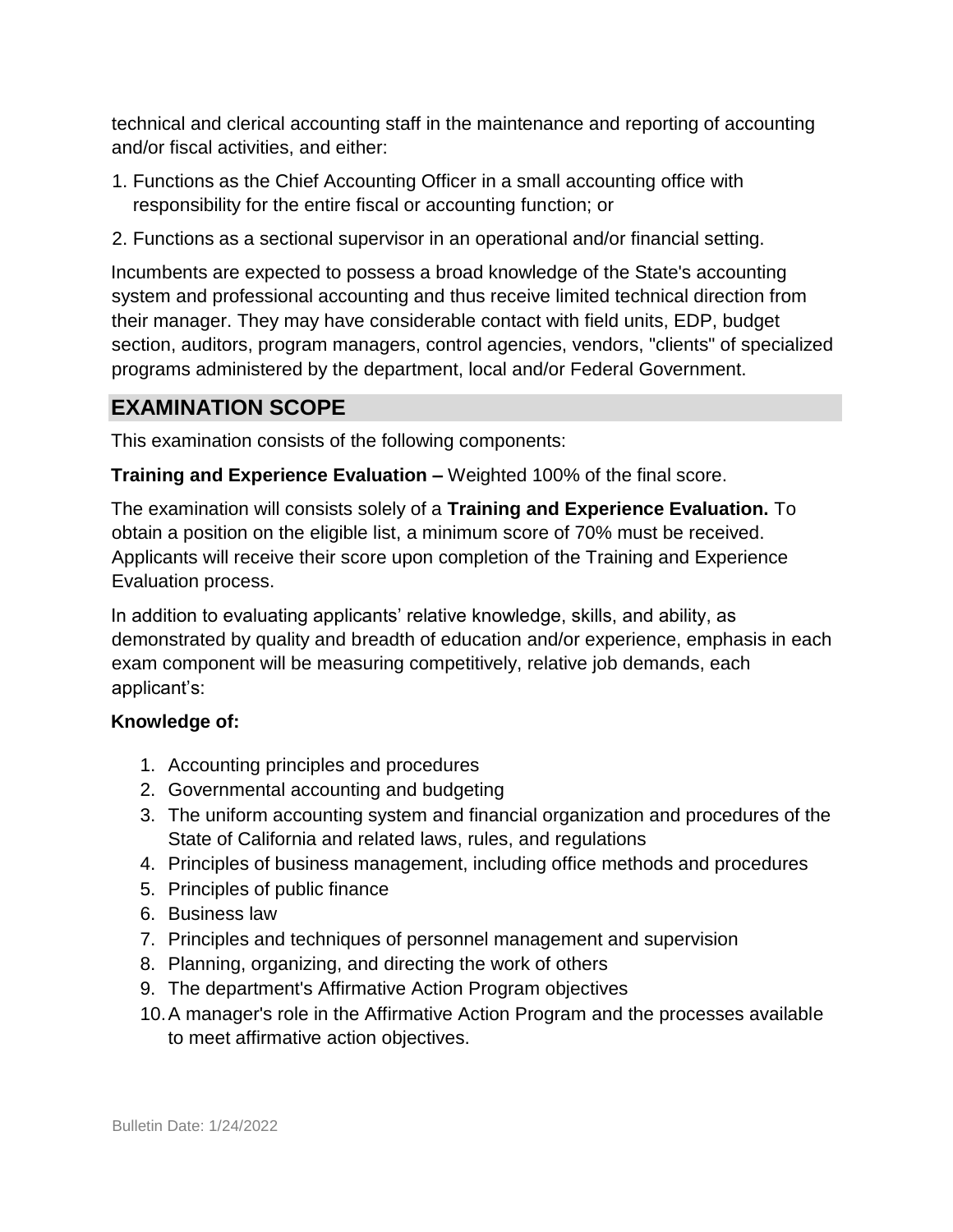#### **Ability to:**

- 1. Apply accounting principles and procedures
- 2. Analyze data and draw sound conclusions
- 3. Analyze situations accurately and adopt an effective course of action
- 4. Prepare clear, complete, and concise reports
- 5. Make sound decisions and recommendations in regard to the professional accounting problems in maintaining control of a departmental budget 6. Establish and maintain cooperative relations with those contacted in the work
- 7. Speak and write effectively.
- 8. Plan, organize, and direct the work of others
- 9. Effectively contribute to the department's affirmative action objectives.

## **ELIGIBLE LIST INFORMATION**

A servicewide, open eligible list for the **Senior Accounting Officer (Supervisor)** classification will be established for the State of California (all State of California departments, statewide).

The names of successful competitors will be merged onto the eligible list in order of final score regardless of exam date. Eligibility expires **twelve (12) months** after it is established. Applicants must then retake the examination to reestablish eligibility.

Veterans' Preference will be granted for this examination. In accordance with Government Codes 18973.1 and 18973.5, whenever any veteran, or widow or widower of a veteran achieves a passing score on an open examination, he or she shall be ranked in the top rank of the resulting eligible list.

Veterans status is verified by the California Department of Human Resources (CalHR). Information on this program and [the Veterans' Preference Application](https://www.jobs.ca.gov/CalHRPublic/Landing/Jobs/VeteransInformation.aspx) [\(](https://www.jobs.ca.gov/CalHRPublic/Landing/Jobs/VeteransInformation.aspx)Std. form 1093) is available online**.** Additional information on veteran benefits is available at the Department of Veterans Affairs.

# **EXAMINATION INFORMATION**

**[Preview of the Senior Accounting Officer \(Supervisor\) Training and Experience](https://jobs.ca.gov/jobsgen/0PBALA.pdf) [Evaluation](https://jobs.ca.gov/jobsgen/0PBALA.pdf)**

# **PREPARING FOR THE EXAMINATION**

Here is a list of suggested resources to have available prior to taking the exam.

**Employment History:** Employment dates, job titles, organization names and addresses, names of supervisors or persons who can verify your job responsibilities, and phone numbers of persons listed above.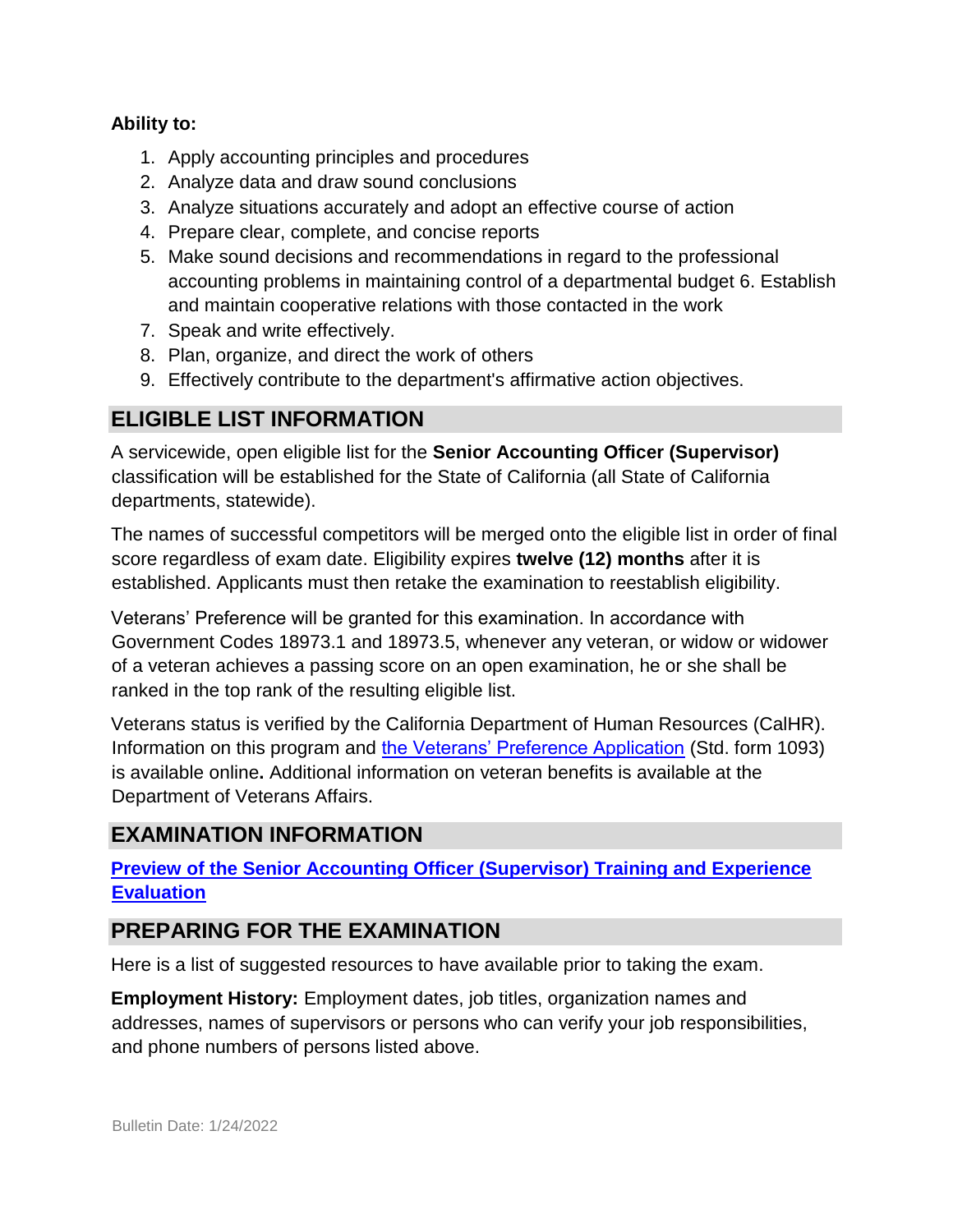**Education:** School names and addresses, degrees earned, dates attended, courses taken (verifiable on a transcript), persons or office who can verify education, and phone numbers of persons or offices listed above.

**Training:** Class titles, certifications received, names of persons who can verify your training, and phone numbers of persons listed above.

# **TAKING THE EXAMINATION**

[Take the](https://www.jobs.ca.gov/CalHRPublic/Login.aspx?ExamId=0PBAL) **[Senior Accounting Officer \(Supervisor\) examination](https://www.jobs.ca.gov/CalHRPublic/Login.aspx?ExamId=0PBAL)**

# **TESTING DEPARTMENTS**

State of California (all State of California departments)

## **CONTACT INFORMATION**

California Department of Human Resources CalCareer Service Center 1810 16<sup>th</sup> Street Sacramento, CA 95814 Phone: (866) 844-8671 Email: CalCareer@CalHR.CA.GOV

California Relay Service: 7-1-1 (TTY and voice)

TTY is a Telecommunications Device for the Deaf, and is reachable only from phones equipped with a TTY Device.

# **EQUAL OPPORTUNITY EMPLOYER**

The State of California is an equal opportunity employer to all, regardless of age, ancestry, color, disability (mental and physical), exercising the right of family care and medical leave, gender, gender expression, gender identity, genetic information, marital status, medical condition, military or veteran status, national origin, political affiliation, race, religious creed, sex (includes pregnancy, childbirth, breastfeeding, and related medical conditions), and sexual orientation.

### **DRUG-FREE STATEMENT**

It is an objective of the State of California to achieve a drug-free State work place. Any applicant for State employment will be expected to behave in accordance with this objective, because the use of illegal drugs is inconsistent with the law of the State, the rules governing civil service, and the special trust placed in public servants.